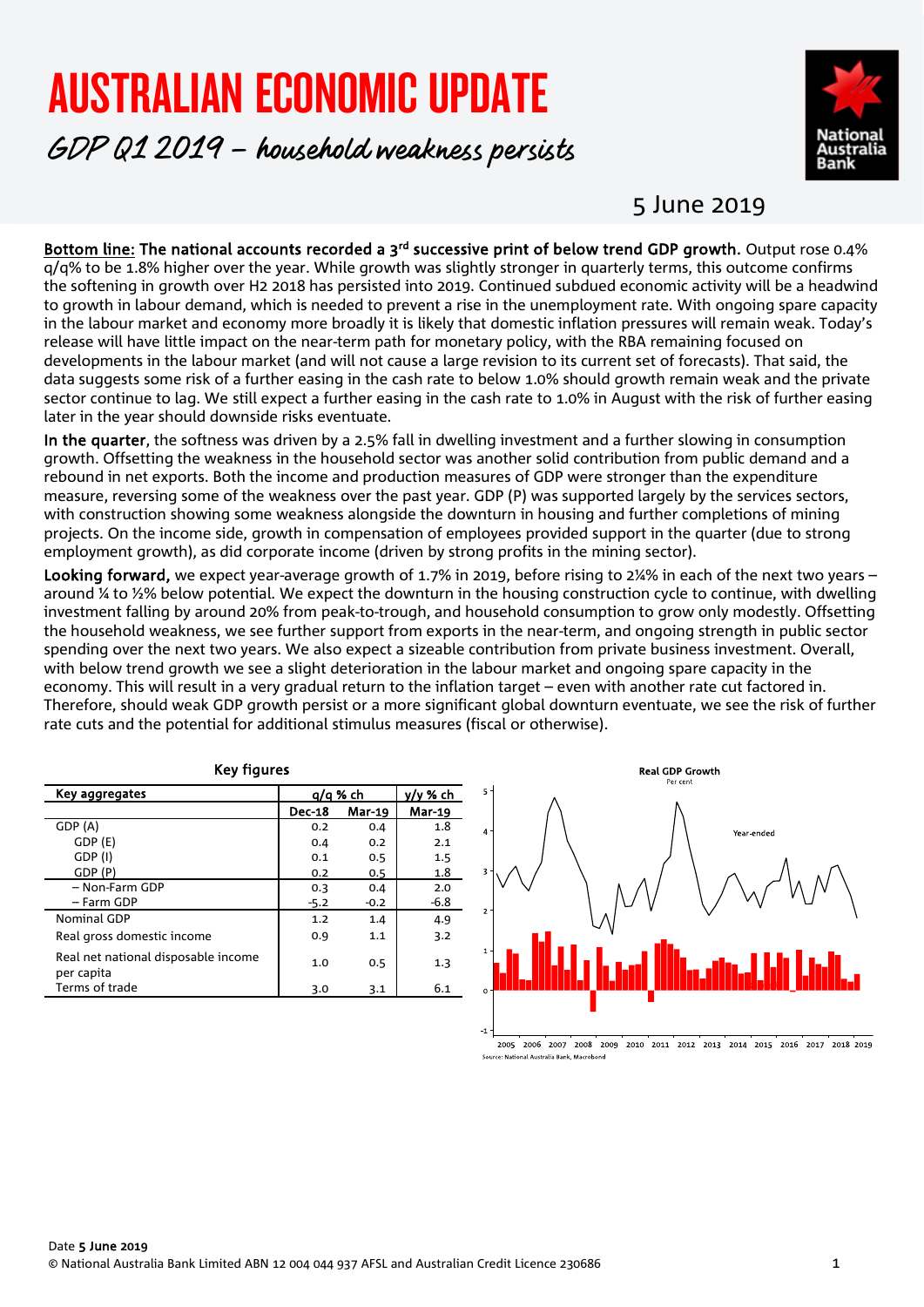# **HIGHLIGHTS**

- Household consumption growth slowed further in Q4 rising by 0.3% in Q4 to be 1.8% higher over the year. The recent trends in consumer behaviour persisted in the quarter with spending on discretionary items a drag on growth. Spending on finance & insurance services, health, utilities as well as food drove the increase in Q1, while recreation & culture, hotels, cafes & restaurants and clothing & footwear were all lower. This outcome was slightly weaker than we expected but in line with official retail sales data as well as our own internal modelling of transactions data which suggests at present spending on goods remains weak, while services consumption has held up slightly better.
- Underlying business investment increased modestly (0.6%  $q/q$ ). This is the second consecutive quarterly increase although it remains lower than a year ago (-1.3% y/y). The increase was driven by strong growth in new building construction (4.5% q/q) and continuing growth in intellectual property products (1.0% q/q) which more than offset falls in underlying machinery & equipment and engineering construction. The fall in engineering construction likely reflects the ongoing drag from the mining sector; the ABS estimates that mining investment declined 1.8% in the quarter, although this was the smallest fall since late 2017 consistent with our view that the mining headwind will fade this year. The increase in non-mining investment (2.0% q/q) is also consistent with our expectation that business investment will support growth, although the deterioration in business conditions is a concern.
- Dwelling investment fell 2.5% in the quarter driven by a fall in investment in new dwellings (-1.8%) and a fall in alterations & additions (-3.8%). Over the year dwelling investment has fallen 3.4% and is down 5.3% over the past 6 months alone. The decline was driven by further falls in NSW and VIC, though WA, SA and Tas also saw declines; QLD was up over 4%.
- Government demand remained strong. Underlying public demand grew by 1.1% g/g, contributing 0.3ppts to GDP growth. This mainly reflected further strong growth in Federal non-defence consumption (2.4% q/q) due to spending on disability (NDIS) and health services, as well as a turnaround in underlying public investment (2.1% q/q) after last quarter's small decline. Over the last year underlying public investment has increased by 8.7% consistent with the large public infrastructure pipeline.
- Net exports added 0.2ppts q/q to GDP growth, a reversal of the Q4 2018 outcome. Import volumes fell (-0.1 q/q) despite strong growth in consumption and capital goods imports, as intermediate goods imports and overseas travel declined. Export volumes rose 1.0% q/q, as the large fall in non-monetary gold exports in Q4 2018 was largely reversed and rural and services exports increased. Resource exports fell, including another large fall in metal ores & minerals (possibly due to supply disruptions) while other mineral fuels (LNG) eased but are still up 10% y/y.
- Compensation of employees rose by 1.2% in the quarter. This was a slight pickup in growth from the previous quarter, and reflects a strong rise in employment with average COE per employee growth edging down to 0.4%. COE per hour declined sharply in year-ended terms in the quarter. Overall, household income growth remains modest.
- Nominal unit labour costs growth moderated in the quarter, but after two previous strong outcomes is tracking at just over 2.0% in year-ended terms. The increase in the pace of unit labour costs growth over the past year suggests that some inflation pressure is building, but still remains weak.
- By industry, on a quarterly basis, the services industries contributed most significantly to growth with finance & insurance services, professional, scientific and technical services, administrative & support services as well as healthcare & social assistance all contributing 0.1ppt to growth. The construction sector detracted 0.1ppt on the back of weakness in the housing sector as well as ongoing declines in heavy and civil constructions on the back of completions of both mining and renewable energy projects.
- By state, the Tasmania saw the strongest growth in state final demand (+0.7% q/q), followed by Queensland (+0.5%), NSW (+0.4%). Growth was only very modest in Victoria (0.2% q/q) while state final demand declined in SA, the ACT (both -0.2% q/q), WA (-0.3%) and, in particular, the NT (-2.3% q/q). The primary driver of demand in the states that recorded growth was public demand although private investment was also a support in Tasmania and Queensland. WA and the NT have been dragged down by lower mining investment, although for the first time since mid-2017 non-dwelling construction increased in WA (but only slightly and was more than offset by a fall in equipment investment).
- Farm GDP again declined, but by a much smaller -0.2% q/q after a very weak Q4 2018 result (-5.2% q/q). Over the year to Q1, farm GDP has declined 6.8% y/y due to severe drought in eastern Australia – particularly New South Wales and Queensland. The traditional start to the winter planting has now passed, and while the break has come in some areas, others remain very dry. if conditions continue on this trajectory, an "average" season in eastern Australia could be difficult, although conditions in WA are closer to neutral.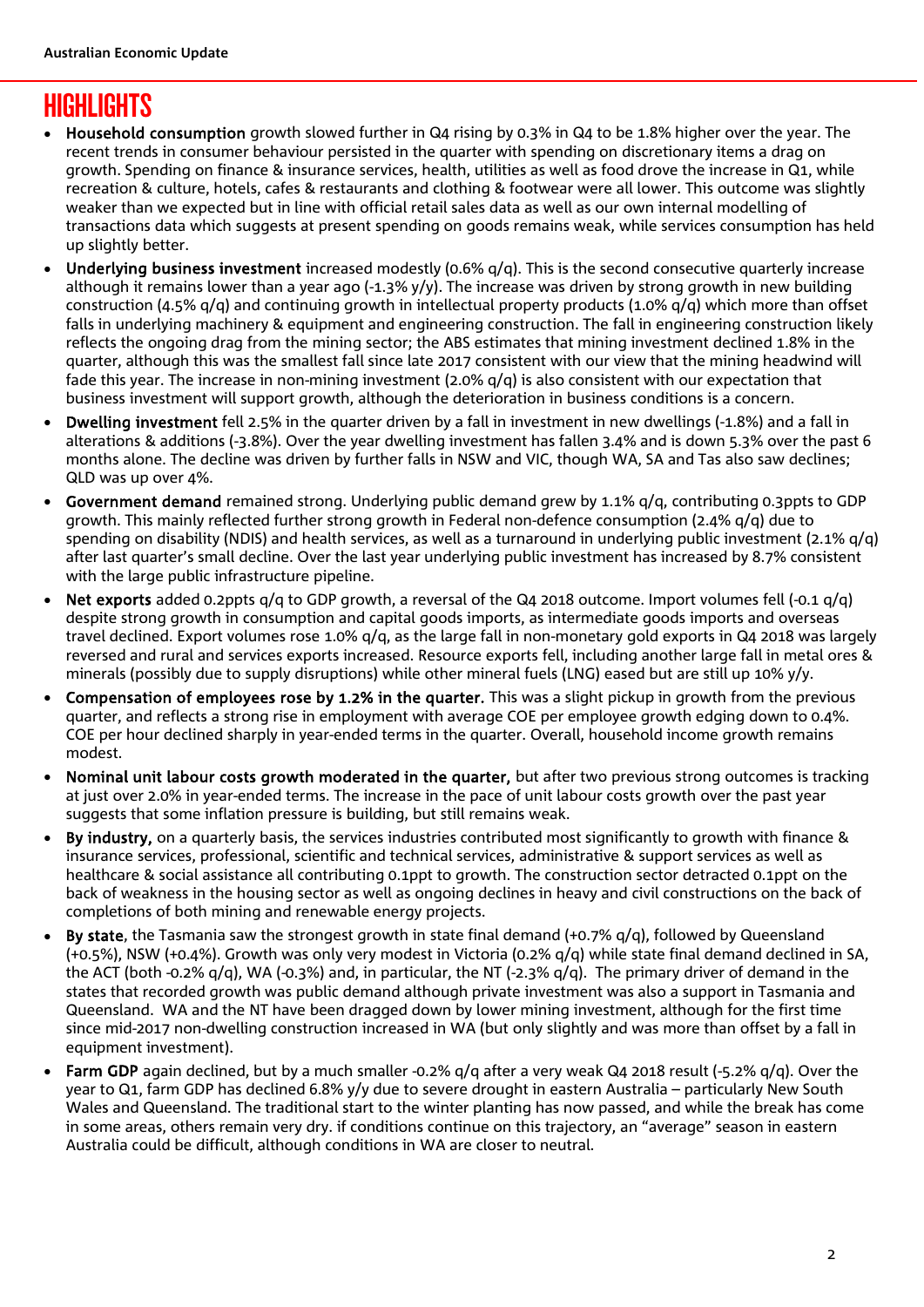## SUMMARY CHARTS AND TABLES:

### GDP (E) by component

|                                                                                     |               |        |          | Contribution to |  |
|-------------------------------------------------------------------------------------|---------------|--------|----------|-----------------|--|
| <b>GDP Expenditure Components</b>                                                   | q/q % ch      |        | v/v % ch | g/g % ch        |  |
|                                                                                     | <b>Dec-18</b> | Mar-19 | Mar-19   | Mar-19          |  |
| <b>Household Consumption</b>                                                        | 0.4           | 0.3    | 1.8      | 0.1             |  |
| Dwelling Investment                                                                 | $-2.9$        | $-2.5$ | $-3.1$   | $-0.1$          |  |
| Underlying Business Investment^                                                     | 0.3           | 0.6    | $-1.3$   | 0.1             |  |
| Machinery & equipment                                                               | $-0.6$        | $-0.3$ | 0.4      | 0.0             |  |
| Non-dwelling construction                                                           | 0.5           | 1.3    | $-4.8$   | 0.1             |  |
| New building                                                                        | $-0.5$        | 4.5    | 0.6      | 0.1             |  |
| New engineering                                                                     | 1.4           | $-1.5$ | $-9.3$   | 0.0             |  |
| Underlying Public Final Demand                                                      | 1.6           | 1.1    | 5.7      | 0.3             |  |
| <b>Domestic Demand</b>                                                              | 0.4           | 0.1    | 1.6      | 0.1             |  |
| Stocks (a)                                                                          | 0.2           | $-0.1$ | 0.0      | $-0.1$          |  |
| <b>GNE</b>                                                                          | 0.6           | 0.0    | 1.6      | 0.0             |  |
| Net exports (a)                                                                     | $-0.2$        | 0.2    | 0.5      | 0.2             |  |
| Exports                                                                             | $-0.5$        | 1.0    | 1.7      | 0.2             |  |
| Imports                                                                             | 0.4           | $-0.1$ | $-0.5$   | 0.0             |  |
| <b>GDP</b>                                                                          | 0.2           | 0.4    | 1.8      | 0.4             |  |
| (a) Contribution to GDP growth ^ Excluding transfers between the private and public |               |        |          |                 |  |

sector

| <b>State final demand</b>  |               |               |        |  |  |  |
|----------------------------|---------------|---------------|--------|--|--|--|
|                            |               | Q/Q           |        |  |  |  |
| State/<br><b>Territory</b> | <b>Dec-18</b> | <b>Mar-19</b> | Mar-19 |  |  |  |
| <b>TAS</b>                 | 1.9           | 0.7           | 5.0    |  |  |  |
| <b>ACT</b>                 | 1.0           | $-0.2$        | 4.2    |  |  |  |
| <b>VIC</b>                 | 0.9           | 0.2           | 3.0    |  |  |  |
| <b>NSW</b>                 | $-0.1$        | 0.4           | 2.1    |  |  |  |
| SA                         | 0.9           | $-0.2$        | 1.8    |  |  |  |
| QLD                        | 0.8           | 0.5           | 1.4    |  |  |  |
| <b>WA</b>                  | $-0.6$        | $-0.3$        | $-1.4$ |  |  |  |

NT -2.2 -2.3 -14.8



j.

#### INCOME MEASURES

| Income measures                                         | q/q % ch      |        | v/v % ch      |
|---------------------------------------------------------|---------------|--------|---------------|
|                                                         | <b>Dec-18</b> | Mar-19 | <b>Mar-19</b> |
| Real GDI                                                | 0.9           | 1.1    | 3.2           |
| Real net disposable income per capita                   | 1.0           | 0.5    | 1.3           |
| Compensation of employees                               | 0.9           | 1.2    | 4.3           |
| Average compensation of<br>employees (average earnings) | 0.5           | 0.4    | 1.4           |
| Corporate GOS                                           | 2.9           | 3.2    | 9.5           |
| Non-financial corporations                              | 3.3           | 3.6    | 10.2          |
| Financial corpoarations                                 | 1.6           | 1.9    | 7.2           |
| General government GOS                                  | 0.8           | 0.8    | 3.2           |
| Productivity & unit labour cost                         |               |        |               |
| GDP per hour worked                                     | $-0.3$        | $-0.5$ | $-1.0$        |
| GVA per hour worked mkt sector                          | $-0.3$        | $-0.4$ | $-0.9$        |
| Non-farm nominal unit labour cost                       | 0.9           | 0.0    | 1.6           |
| Non-farm real unit labour cost                          | $-0.2$        | $-1.1$ | $-1.7$        |





### Industry GVA Growth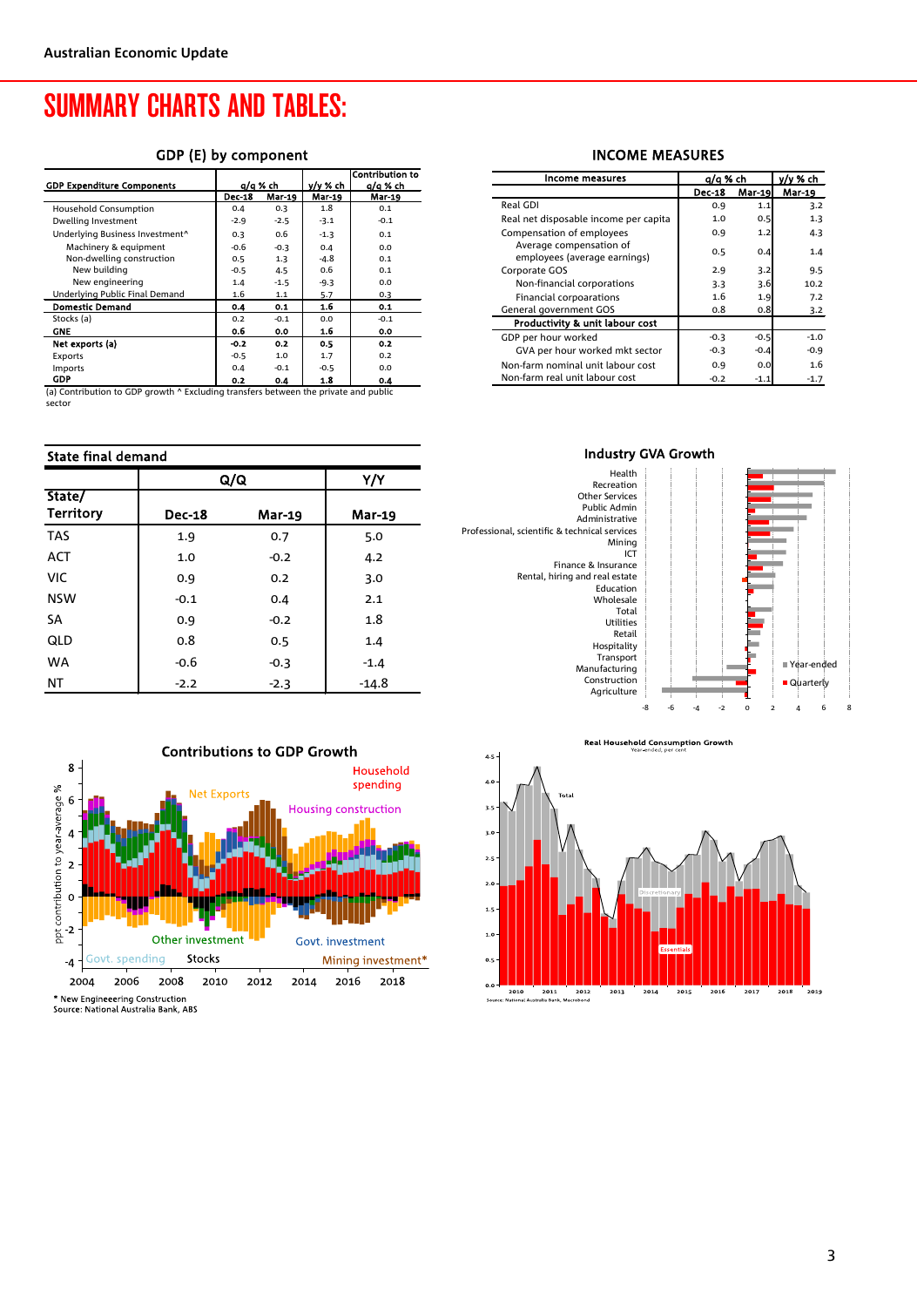#### **Australian Economic Update**









,<br>2000 2001 2002 2003 2004 2005 2006 2007 2008 2009 2010 2011 2012 2013 2014 2015 2016 2017 2018 2019 Source: N





 $2006$   $2007$   $2008$ 2009  ${\bf 2010}$ 2011 2012 2013 2014 2015 2016 2017 2018 2019 Sourc lational Australia Bank, Macrob







2001 2002 2003 2004 2005 2006 2007 2008 2009 2010 2011 2012 2013 2014 2015 2016 2017 2018 2019 Source: Na .<br>nal Australia Bank, Macrobono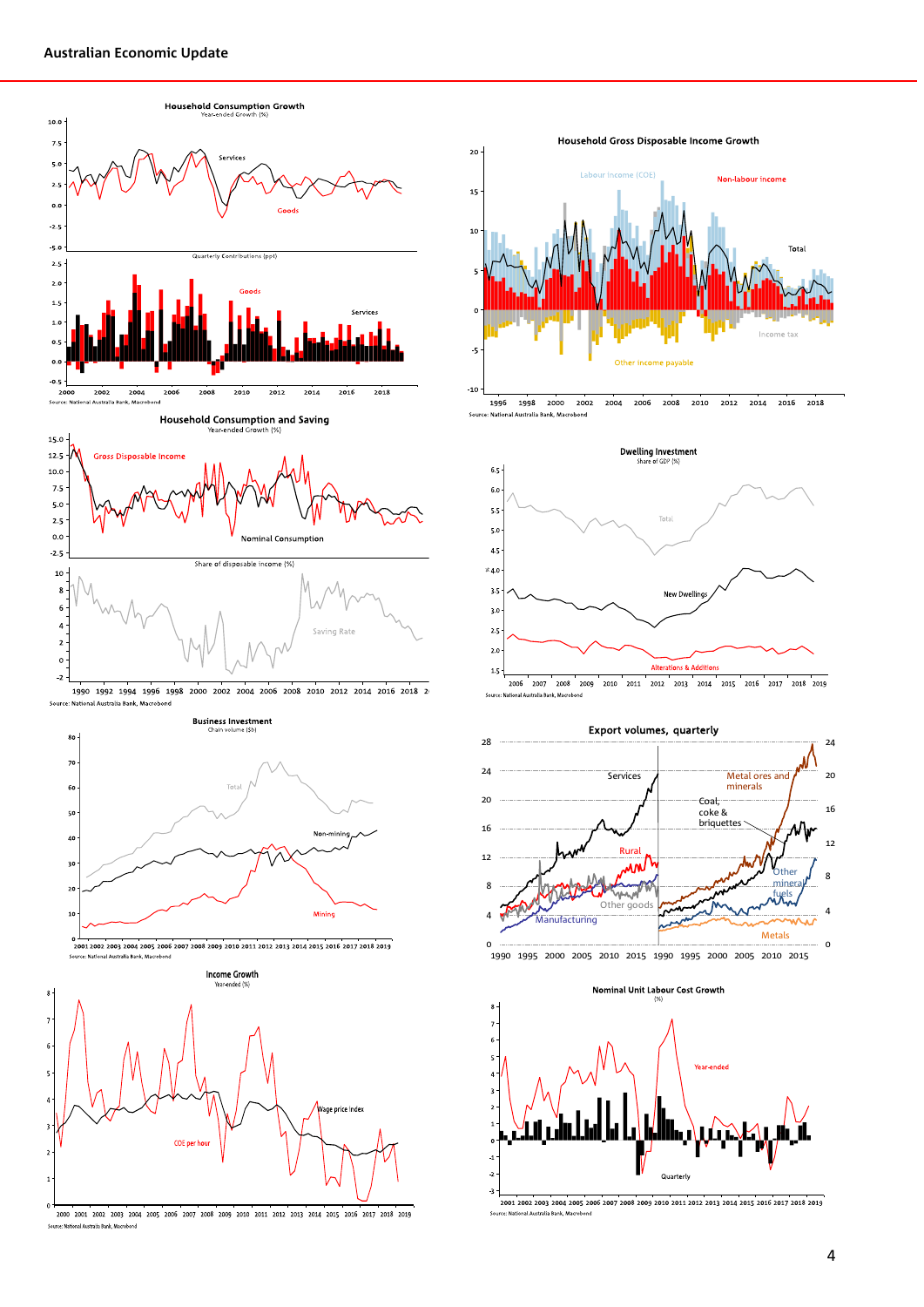# AUTHORS:

Alan Oster, Group Chief Economist Gareth Spence, Senior Economist Antony Kelly, Senior Economist Phin Ziebell, Economist